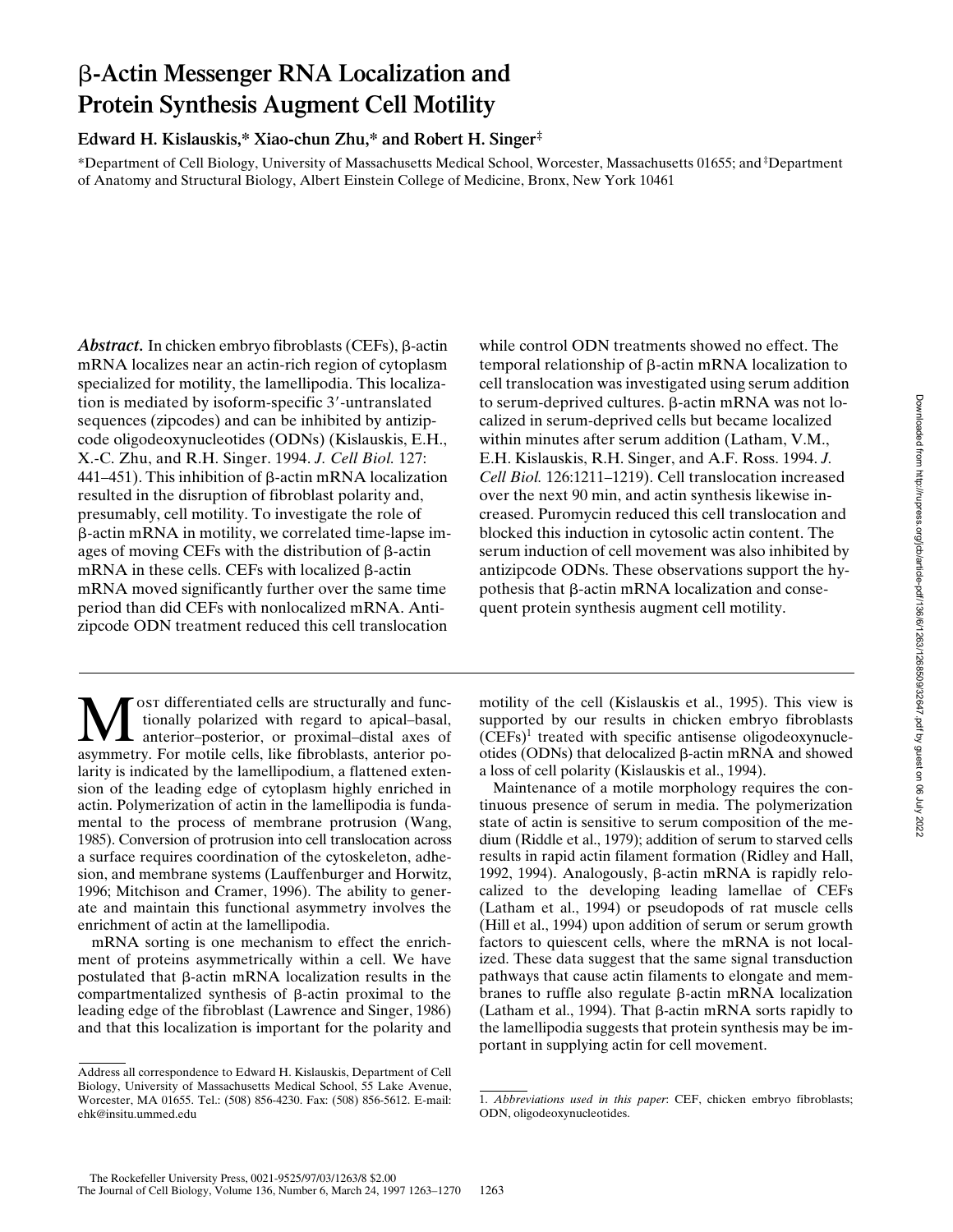In this work, we test the hypothesis that  $\beta$ -actin mRNA localization serves a physiologically significant role in cell motility. The movement of individual cells and the distribution of  $\beta$ -actin mRNA was assessed as a function of various treatments: serum induction, antisense inhibition, and protein synthesis inhibition. The distance and direction of cell translocation was found to correlate with the distribution of  $\beta$ -actin mRNA and was inhibited by ODNs that delocalized  $\beta$ -actin mRNA. In serum-induced cells, the increase in actin protein synthesis was significant, enough to account for a doubling of the cellular actin in 15 h. An increase in cell movement accompanied this synthesis of actin. The increase in movement was inhibited by puromycin. These data support the hypothesis that  $\beta$ -actin mRNA localization and the consequent localized actin synthesis contribute significantly to cell movement.

### *Materials and Methods*

### *Cell Culture*

Primary CEFs were prepared as previously described (Kislauskis et al., 1993), cultured for 72 h, and were replated on 0.5% gelatin-coated coverslips etched with a finder grid (model CELLocate; Eppendorf, Hamburg, Germany) for a minimum of 16 h before performing a motility analysis. Each grid square was  $175 \mu m$ . Standard culture medium included  $10\%$ FBS in MEM I (GIBCO BRL, Gaithersburg, MD) unless otherwise stated. Serum-starved CEFs were cultured in OPTI–MEM I or MEM I medium (GIBCO BRL) for 24 h before any described change in medium. Cycloheximide (5  $\mu$ g/ml) and puromycin (200  $\mu$ g/ml) were used in the inhibitor studies. Both inhibited  $>95\%$  incorporation of  $[^{35}S]$ methionine into actin relative to untreated control as evaluated by SDS-PAGE and autoradiography (data not shown).

### *Motility Analysis*

CEFs on coverslips with the finder grids were transferred to fresh media supplemented with various ODNs or no additives. Video images were taken at the indicated intervals before and during ODN treatment using phase contrast optics on a microscope (model Microphot-SA; Nikon, Inc., Melville, NY) connected to a black and white CCD camera (Microvideo Instruments, Inc., Avon, MN) and printed with a high resolution video graphic printer on high-density paper. Change in cell position over time was plotted on transparencies overlaid and aligned with the CELLocate grid within each video frame. The magnitude and direction of cell translocation was established by measuring a change in the position of the center of each nucleus during each interval. CEFs undergoing mitosis were excluded from the analysis. Analysis of variance between treatments in the motility analyses was performed using the Turkeys-HSD test with significance level 0.05.

#### *Phosphorothioate ODNs*

Phosphorothioate-modified ODNs were synthesized (model 394 DNA synthesizer; Applied Biosystems, Inc., Foster City, CA) and purified by electrophoresis through a 20% polyacrylamide gel. Additional contaminants were removed by columns (sepack C18; Millipore, Milford, MA). The ODNs were lyophilized overnight and resuspended in diethyl pyrocarbonate-treated sterile water (Kislauskis et al., 1994). ODNs (8  $\mu$ M) were included in medium containing 10% FBS, and, when appropriate, fresh media and ODNs were replaced every 4 h. Within three consecutive 4-h treatments, the phenotypic effects on lamellipodia structure, cell polarity, and actin filament distribution were evident (Kislauskis et al., 1994). The effects of specific antizipcode ODNs on steady state  $\beta$ -actin mRNA localization are maximal within 4–6 h of a single dose, with nearly full recovery of  $\beta$ -actin mRNA relocalization within 12 h (data not shown). The sequences of ODNs A–C and  $C+$  have been previously described (Kislauskis et al., 1994). New ODNs used in this work are the control ODN Crev, which is identical to ODN C but synthesized in the reverse orientation (5'-GCATTTATGGGTTTTGTT), and B rev (5'-TGTGGGTGTGGGGACACTACT), which is a control for possible

nonspecific effects associated with 4Gs in ODN B (Yaswen et al., 1993; Stein and Kreig, 1995). Antisense ODN D corresponds to position 1325– 1342 in the  $\beta$ -actin 3'-untranslated region (stop codon position 1222) in the chicken cDNA and flanks the antizipcode sequences.

### *In Situ Hybridization and Microscopy*

In situ hybridization was performed using nick-translated digoxigeninlabeled  $\beta$ -actin cDNA probes to detect endogenous  $\beta$ -actin mRNA as previously described (Sundell and Singer, 1990; Kislauskis et al., 1994), unless otherwise stated. Alternatively, Cy-3 fluorochrome–conjugated antisense ODN corresponding to  $\beta$ -actin 3'-untranslated sequences were used as probes as previously described (Kislauskis et al., 1993). Coverslips processed after alkaline phosphatase detection of in situ hybrids were mounted in GelMount aqueous/dry mounting media (Biomeda, Foster City, CA). Coverslips processed for fluorescence detection of hybridized probes were mounted in phenylenediamine (1 mg/ml) after staining with 4',6-diamidino-2-phenylindole. Fluorescence and phase contrast microscopy were performed on a microscope (model Microphot-SA; Nikon, Inc.). mRNA was judged to be localized when most of the colored in situ signal was asymmetrically distributed in lamellae, separated from the nucleus. Signal that contacted the nucleus scored as nonlocalized.

### *Actin Quantitation*

Approximately  $0.5 \times 10^6$  CEFs were plated in 60-mm dishes and cultured in 10% FBS/MEM for 18 h. The cells were rinsed with cold Hank's buffer twice and incubated in MEM for 23.5 h, when either puromycin (200  $\mu$ g/ml) or the same volume of MEM was added for 30 min. Parallel cultures were trypsinized and counted to determine cell number at the time of extraction. Each plate of CEFs was simultaneously induced with 10% FBS/ MEM, quickly rinsed with Hank's buffer, and then extracted on ice with 300 ml of cold 100 mM NaCl, 50 mM Tris, pH 7.4, 5 mM MgCl, 5 mM EDTA, and 1% Triton X-100. CEF extract was scraped from each plate, mixed by gentle inversion for 2 h in the cold, and centrifuged for 2 min at 5,000 rpm. One-quarter of the extract supernatant was electrophoresed through a standard 10% SDS-PAGE with a 3% stacking gel (National Diagnostic, Atlanta, GA) maintaining 25 mA through the stacking gel and 35 mA through the resolving gel. A range of concentrations of purified actin (No. A-0348; Sigma Chemical Co., St. Louis, MO) from  $0.2-5.0 \mu$ g were loaded in the same gel as reference standards. The gel was fixed and stained overnight in 0.2% Coomassie brilliant blue, 50% EtOH, and 5% acetic acid. It was destained in 30% MeOH, 5% glycerol and soaked overnight in 25% MeOH, 5% glycerol and dried between cellophane sheets. The quantity of actin per lane was determined by scanning densitometry using ImageQuant<sup>TM</sup> Version 1.1 for Macintosh (Molecular Dynamics, Sunnyvale, CA).

## *Results*

#### *The Distribution of* b*-Actin mRNA Correlated with the Magnitude and Direction of Cell Translocation*

To determine whether CEF movement correlated with the distribution of β-actin mRNA, we recorded time-lapse video images of individual CEFs crawling over a finder-grid coverslip. Immediately thereafter, coverslips were fixed and subjected to in situ hybridization using probes specific to b-actin mRNA. CEFs were categorized (Fig. 1) as either "localized," when the majority ( $\sim$ 80%) of mRNA signal occurred within the leading lamellae, or "nonlocalized," when the signal was distributed throughout the cytoplasm. Each of 171 cells was evaluated and a change in position of the nucleus  $(\mu m)$  was determined relative to the distribution of  $\beta$ -actin mRNA in the same cells (Fig. 2). During the 45min interval, nearly all cells (93%) moved a measurable distance. Of these motile cells,  $68\%$  showed localized  $\beta$ -actin mRNA toward the leading edge in one or more cell protrusions, consistently (97%) in the direction of movement. The remainder (32%) of motile cells were categorized as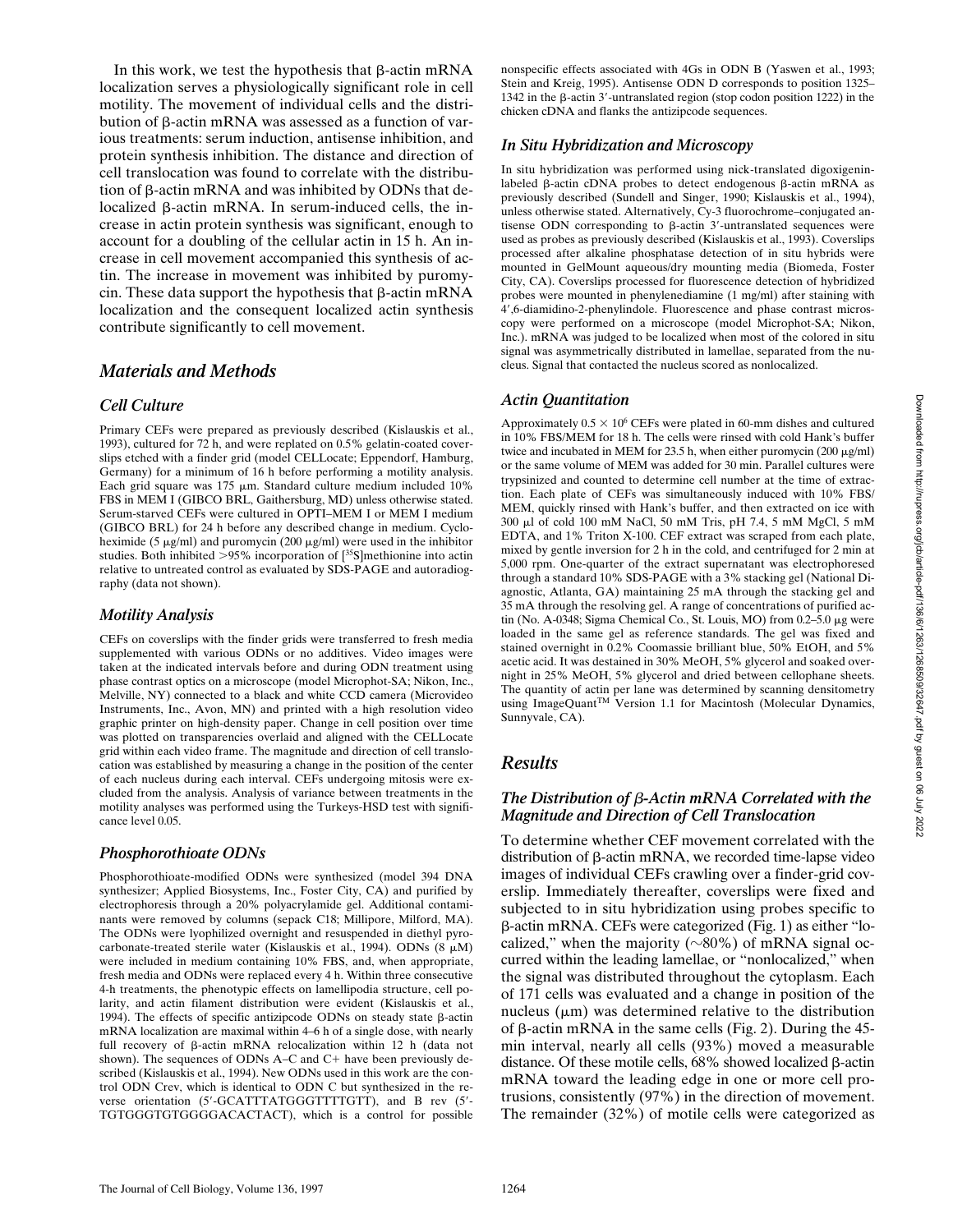

*Figure 1.* Direction of cell motility correlates with  $\beta$ -actin distribution. CEFs cultured on gelatin-coated, gridded coverslips were video recorded twice, 45 min apart, and then fixed and processed to detect  $\beta$ -actin mRNA by in situ hybridization. Alkaline phosphatase activity (dark intracellular staining) corresponded to the distribution of endogenous b-actin mRNA at the time of fixation. Signal is well-localized in the lamellae of two CEFs (in the direction of motility, *arrows*) and not in a third. Grid square is 175  $\mu$ m. Bar, 30  $\mu$ m.

having nonlocalized mRNA signal. Few nonmotile cells  $(24\%)$  showed localized  $\beta$ -actin mRNA. Significantly, CEFs with localized mRNA translocated an average of 1.6-fold further than cells with nonlocalized mRNA (28.1 compared to 17.6  $\mu$ m). This differential in motility between CEFs with localized and nonlocalized  $\beta$ -actin mRNA was highly significant ( $P \le 0.0001$ ). Thus, the distribution of  $\beta$ -actin mRNA correlated with the magnitude and direction of cell translocation.

#### *Inhibition of* b*-Actin mRNA Localization Reduced Cell Motility*

In our previous study, ODNs complementary to zipcode sequences, but not flanking 3' UTR sequences, delocalized endogenous  $\beta$ -actin mRNA and affected cell morphology (Kislauskis et al., 1994). ODN treatments did not reduce steady-state levels of actin mRNA nor the ability of  $\beta$ -actin mRNA to be translated (Kislauskis et al., 1994). Hence, the effect of ODN treatment on CEF shape was proposed to have resulted from the mislocalized synthesis of  $\beta$ -actin throughout the cytoplasm. To extend these observations and probe the role of  $\beta$ -actin mRNA localization in cell motility, the same protocol was used and cell translocation evaluated over the subsequent 60-min interval (Fig. 3).

ODN treatments corresponding to the middle or distal third of the zipcode (ODN B or C, respectively) had marked effects on translocation relative to untreated cells (no ODN) or control ODN treatments  $(C+$  or D). Migration distance was reduced by 55% with ODN B (13.6  $\mu$ m) and by 38% with ODN C (18.9  $\mu$ m) relative to untreated

CEFs (30.4  $\mu$ m), while the effect of antizipcode A, corresponding to the first third of the 54-nucleotide zipcode, was not significantly different from the control ODN treatments ( $P > 0.05$ ). The conclusion from this analysis was that inhibition of  $\beta$ -actin mRNA localization resulted in significantly reduced cell translocation.

### *Serum-induced Relocalization of* b*-Actin mRNA and Translocation Are Mediated Through the Zipcode*

Rapid changes in the distribution of actin mRNA and protein occur within minutes of serum addition to serumstarved (24 h) CEFs (Fig. 4 *a*). Lamellipodia are induced by serum replacement and become enriched in phalloidinstained actin filaments (Fig. 4,  $c$  and  $e$ ), and  $\beta$ -actin mRNA changes from nonlocalized (Fig. 4 *b*) to localized (Fig. 4, *d* and *f*).

Both actin and protein localization occurred rapidly upon addition of serum (Fig. 5). Within 2 min, the percentage of CEFs with phalloidin-labeled lamellipodia increased from 38 to 92%, while those with localized  $\beta$ -actin mRNA approached half-maximum, from 18 to 39%. By 5 min, the percentage of CEFs with actin-rich lamellipodia peaked at 97%, while CEFs with localized mRNA reached a steadystate percentage (60%). After 1 h, the percentage of CEFs with lamellipodia declined to nearly 60%, the same percentage showing localized b-actin mRNA. Therefore, rapid relocalization of  $\beta$ -actin mRNA in response to serum correlated temporally with protrusion of lamellipodia, an early event in motility.

Next, we added serum and one of various ODNs simultaneously, or no additive, to serum-starved cells to evaluate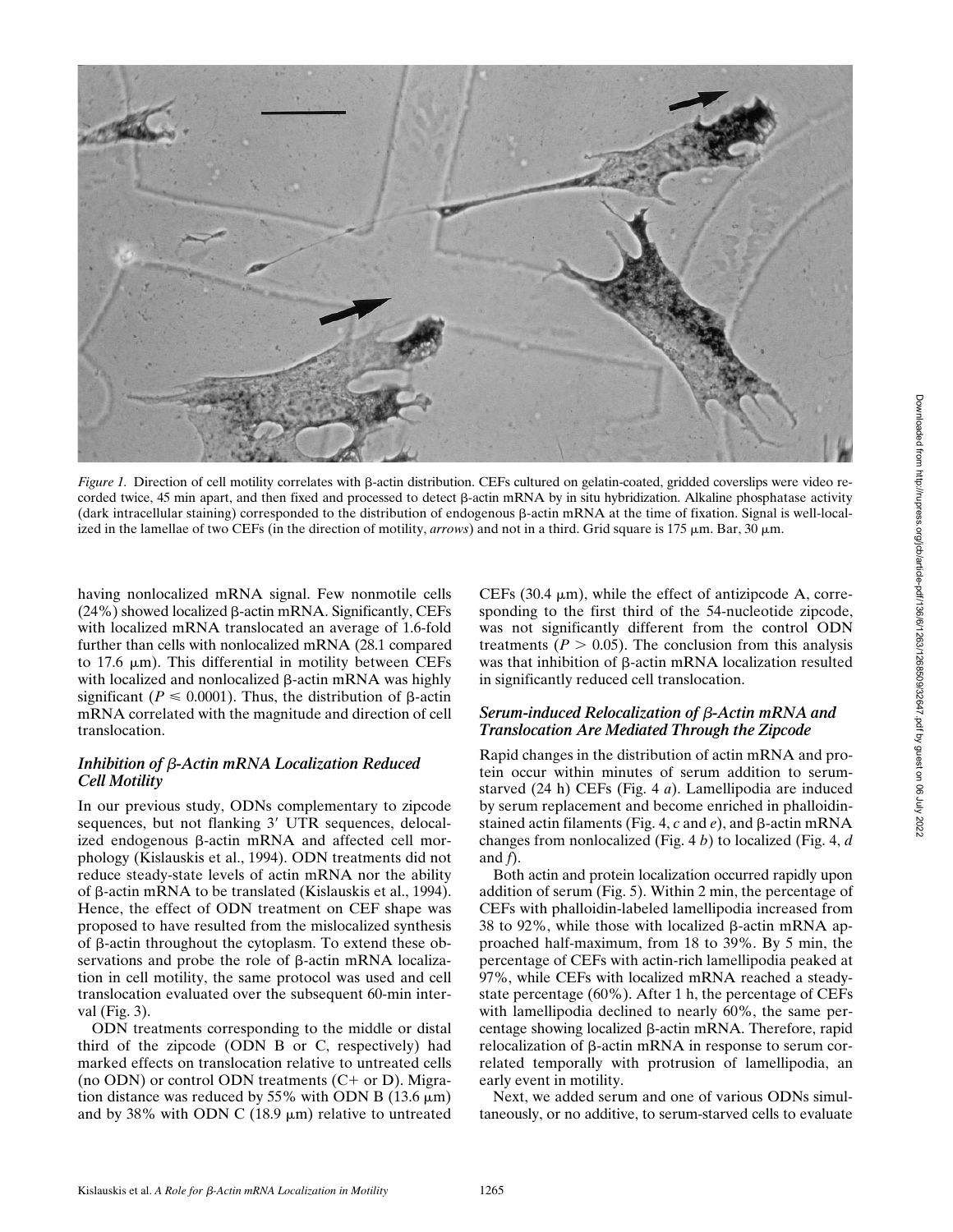

*Figure 2.* Speed correlates with localization of  $\beta$ -actin mRNA. CEF speed was calculated for 171 CEFs from the magnitude of the distance each CEF migrated (translocated) during the 45–60 min period. Nearly all CEFs (93%) moved during that period. b-actin mRNA was localized (predominantly peripheral) in 68% of CEFs. CEFs with localized  $\beta$ -actin mRNA migrated 1.7-fold faster than nonlocalized. Error bars indicate the standard error of the mean for each data point.

the consequences of ODN treatment on the rapid induction of b-actin mRNA localization and cell translocation (Fig. 6). Because ODNs enter the cell rapidly and hybridize to their targets within minutes (Politz et al., 1995), it was possible that antisense treatment could block the transport and anchoring of  $\beta$ -actin mRNA in the leading lamellae. After a 30-min treatment, the CEFs were fixed and processed to detect  $\beta$ -actin mRNA by in situ hybridization. In this experiment,  $\beta$ -actin mRNA was localized in 23% of the serum-starved CEFs (Fig. 6). Within 30 min of serum treatment,  $61\%$  showed localized  $\beta$ -actin mRNA (Latham et al., 1994). Treatment with either antizipcode ODN B or C impeded this localization.  $\beta$ -Actin mRNA was localized in 37% of CEFs treated with serum containing antizipcode C, whereas localization was comparable to untreated cells after treatment with control ODNs ( $D = 68\%$ ) and  $C_+ = 73\%$ , respectively). Therefore, the zipcode sequence in the 3' UTR, which had previously been identified by other methods (Kislauskis et al., 1994), also mediated the serum-induced relocalization.

To examine whether  $\beta$ -actin mRNA relocalization was important for translocation, serum-starved CEFs were treated as above, in the presence or absence of antizipcode or control ODN treatments, and photographed over 90 min before being fixed and stained with FITC-phalloidin. Actin polymerization or protrusion of lamellipodia was not inhibited by ODN treatment nor was translocation after 30 min of treatment (data not shown). However, after a 90 min treatment, translocation in response to serum was inhibited with ODN B and C (52 and 38%, respectively) but not the corresponding control ODNs, which had the same



*Figure 3.* Antizipcode oligodeoxynucleotides inhibit cell motility. CEFs were treated for 12 h with various phosphorothioate ODNs corresponding to antisense  $(A-D)$ , sense  $(C+)$ , or no ODNs, as depicted schematically. A significant reduction in translocation over a 60-min period was observed with ODNs complementary to the middle and distal third of the 54-nucleotide zipcode, only (*B* or *C*). Error bars indicate the standard error of the mean for each data point.

sequences in the reverse orientation (Fig. 7). These results indicate that the same *cis*-acting sequences (zipcodes) that regulate  $\beta$ -actin mRNA localization in the steady state mediate serum-induced relocalization of β-actin mRNA. Furthermore, these results suggest that  $\beta$ -actin mRNA localization contributed to processes in motility that followed the initial actin polymerization and protrusion of the lamellipodia.

#### *Role of Protein Synthesis in Translocation*

To investigate the role of protein synthesis in cell motility, CEFs were treated with an inhibitor of polysome integrity (puromycin). Analysis of translocation distance was determined within 105 min of treatment to minimize collateral effects of general inhibition of protein synthesis. In a steady-state culture (Fig. 8), translocation was suppressed by 15% after 35 min of treatment and an additional 15% over the next 35-min interval. Thereafter, translocation levels off at  $\sim$ 70% of controls.

To determine whether actin synthesis could account for the increased motility in response to serum, we measured total cytosolic actin content after the addition of serum to serum-starved cells (Fig. 9). Serum-starved cells contained 9 pg actin per cell, while CEFs cultured in serum (steadystate) contained  $\sim$ 18 pg. Within 30 min of serum addition, an increase in actin synthesis was detected. By 4 h, actin content increased to 13.2 pg/cell, at a rate of 1.67 pg/h. Puro-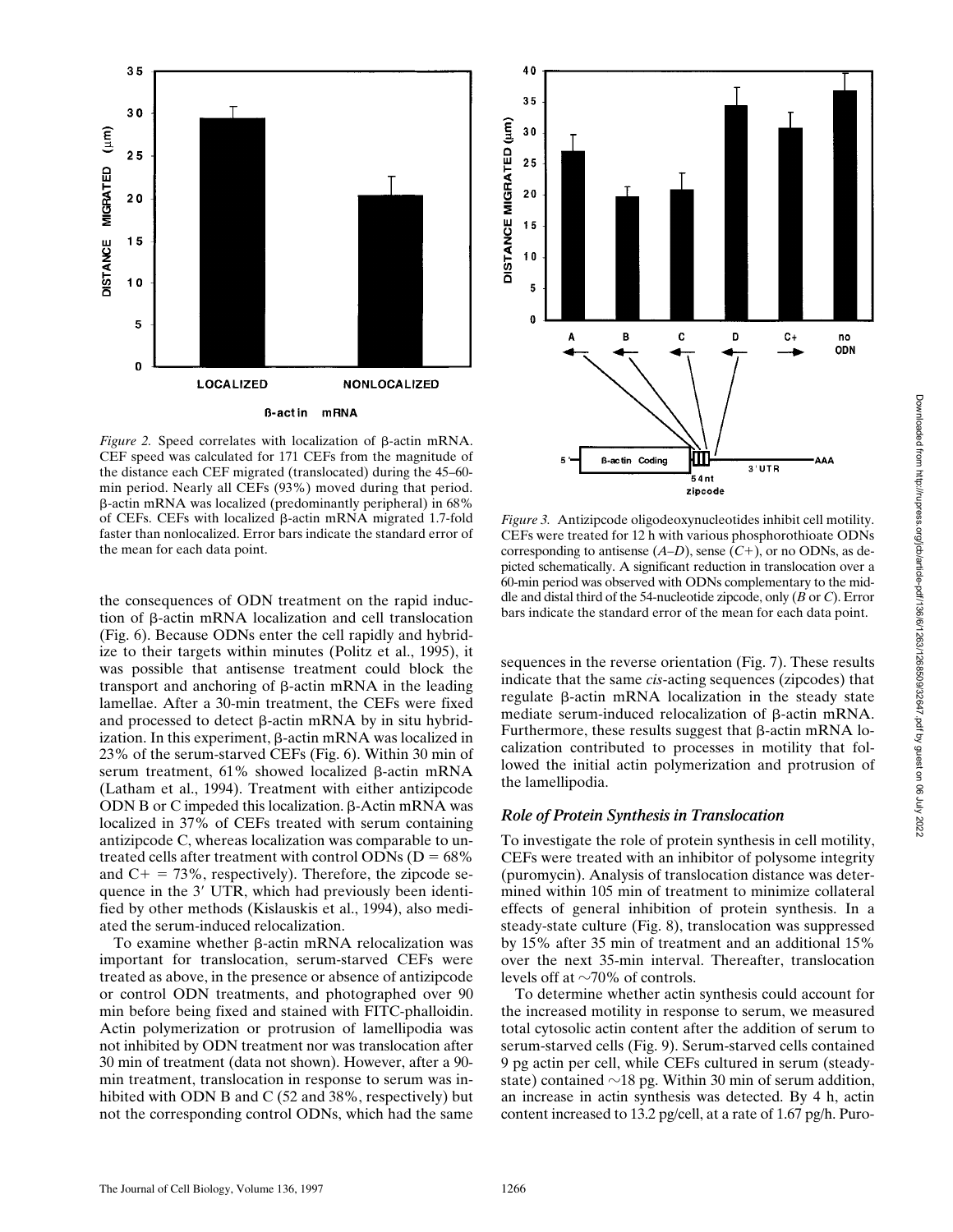

*Figure 4.* Serum-induced relocalization of  $\beta$ -actin protein and its mRNA. CEFs cultured on gelatin coverslips were serum deprived for 24 h and induced with 10% FBS and fixed after 2 and 5 min. Representative examples of the distribution of b-actin–specific FITCimmunocytochemistry  $(a, c,$  and  $e)$  and  $\beta$ -actin mRNA by in situ hybridization  $(b, d,$  and  $f)$  are shown. *a* and  $b$ , 24 h starved control; *c* and *d*, 2 min induced; and *e* and *f*, 5 min induced. Arrowheads show lamellipodia staining and membrane protrusion. Bar, 20  $\mu$ m.

mycin treatment effectively blocked this induction (data not shown). These results indicate that actin protein synthesis can play a significant role in increasing the cellular actin content over time.

### *Discussion*

The results presented herein are consistent with the hypothesis that  $\beta$ -actin mRNA localization has a physiologically significant role in fibroblast motility. Presumably, the mRNA augments cell motility by providing synthesis of new actin monomers for polymerization at the leading edge. Several results support this interpretation. First, cells with  $\beta$ -actin mRNA localized in the leading lamellae moved farther than cells that did not, previous to fixation and in situ hybridization. Second, inhibition of this localization with specific antizipcode ODNs retarded translocation distances relative to controls, independent of the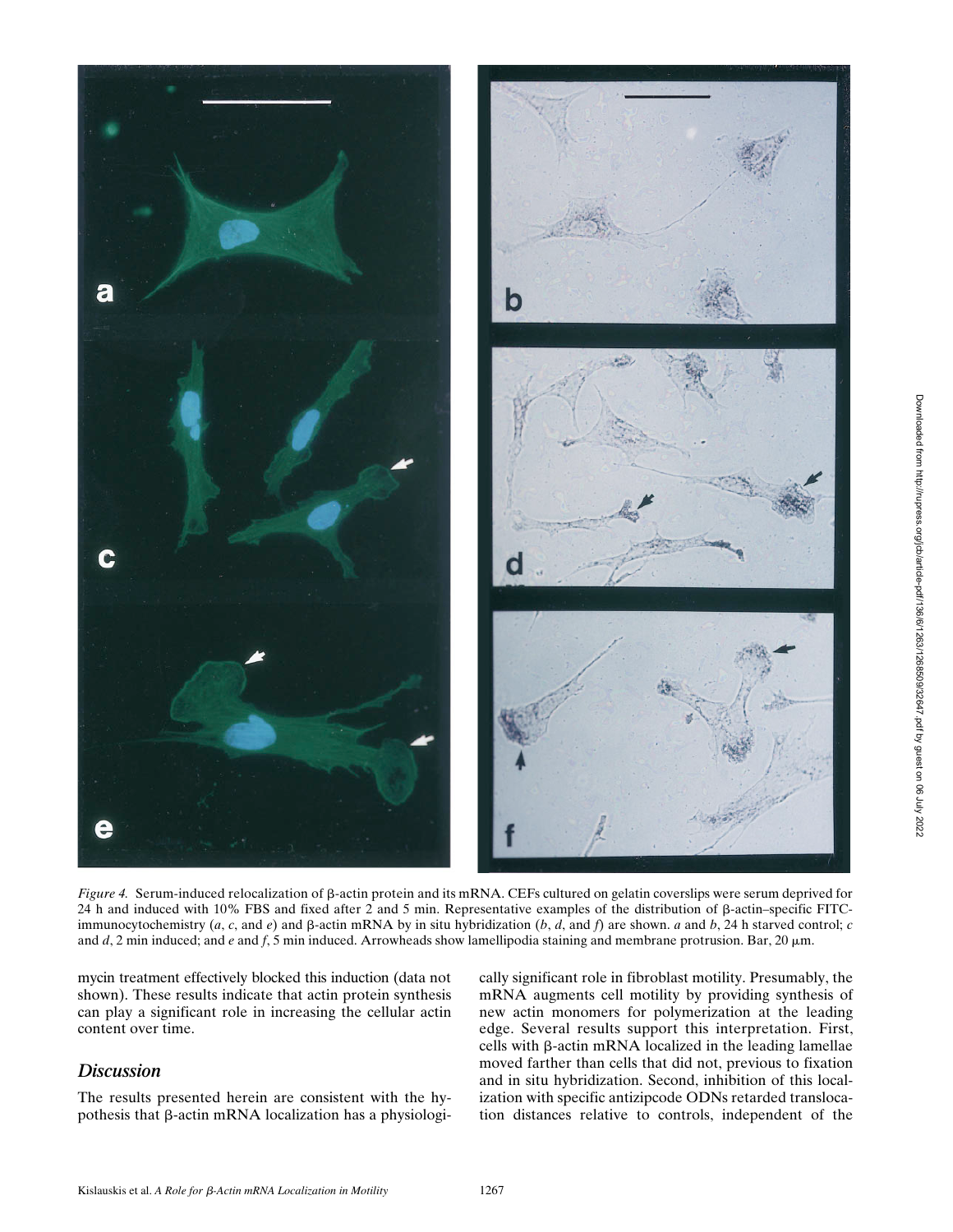

*Figure 5.* The course of serum-induced relocalization of  $\beta$ -actin protein and its mRNA. CEFs were induced with 10% FBS after a 24 h serum starvation (Fig. 4). Coverslips with CEFs were removed 0, 2, 5, 10, 30, and 60 min after induction. The percent of CEFs is represented with localized mRNA (*open circles*) or with lamellipodia staining by b-actin immunocytochemistry (*closed circles*). The experimental mean was calculated from three separate experiments for each point except 60 min (single experiment).

growth conditions of the cells. Third, serum addition to starved cells rapidly induced both mRNA localization and motility. Fourth, the amount of actin per cell increased significantly after serum stimulation. Fifth, this increase was inhibited by puromycin, as was the increase in cell motility.

Because F-actin and actin mRNA appear in the lamellipodia and leading lamellae, respectively, within 2 min of serum addition, both the actin protein and mRNA appear to sort simultaneously. That  $\beta$ -actin mRNA localization does not require protein synthesis (Sundell and Singer, 1990) and puromycin did not inhibit formation of the lamellipod shows that these events are independent, initially. Later  $(>=30 \text{ min})$ , disruption of actin mRNA localization and inhibition of protein synthesis did have an effect on cell translocation. Therefore, it is reasonable to propose that translation of localized  $\beta$ -actin mRNA is important to achieve maximal translocation.

Contemporary models of cell motility have not seriously considered a role for translation (Lauffenburger and Horwitz, 1996; Mitchison and Cramer, 1996). This is in part because protein synthesis inhibitors were not observed to completely prevent motility or protrusion of the lamellipodia (Spooner et al., 1971; Albrecht-Buhler, 1980). Over time, quantitation of translocation distance demonstrated



*Figure 6.* Serum-induced relocalization of  $\beta$ -actin mRNA is mediated through the  $\beta$ -actin zipcode. CEFs were serum deprived for 24 h and induced for 30 min with 10% FBS containing the indicated ODNs or no ODNs.  $\beta$ -Actin mRNA localization in the population was evaluated by in situ hybridization as described in Materials and Methods. The effects of ODNs on the percentage of CEF with localized  $\beta$ -actin mRNA signal is shown. The serumstarved level of localization was 23%.

that inhibition of protein synthesis resulted in a partial effect ( $\sim$ 50%) on motility in primary fibroblasts.

How could protein synthesis influence the dynamics of the cellular actin pool? In response to serum stimulation, protein synthesis rates have been estimated to increase fourfold. At the peak rate of synthesis, 4–6 h after serum addition, actin synthesis accounts for 15% of the total cell constituents (Riddle et al., 1979). If ribosomes are spaced 15 nucleotides apart, synthesis of one actin/s/mRNA is well within the established translation rate of a polysome/ mRNA complex, estimated to be about five amino acid residues per second (Darnell et al., 1995). This would result in the synthesis of about 150,000 actin molecules/min/cell, assuming  $\sim$ 2,500 mRNAs/cell (Latham et al., 1994). We have measured the average actin content per cell to be 10.5 pg, which represents  $\sim$ 1.5  $\times$  10<sup>8</sup> actin molecules/cell. This is also the number of actin molecules calculated per cell by another independent method, based on  $\sim$ 1.8 pl volume/cell and an actin concentration of 135  $\mu$ M. At a rate of synthesis of 150,000 actin/min, a cell could increase its actin content by 6% per hour  $(0.9 \times 10^7 \text{ act in molecules})$ h). Growing CEFs divide approximately every 20 h, allowing sufficient time for the actin content to double. These calculations are consistent with the amount of actin synthesis we actually observed per cell. We observe that actin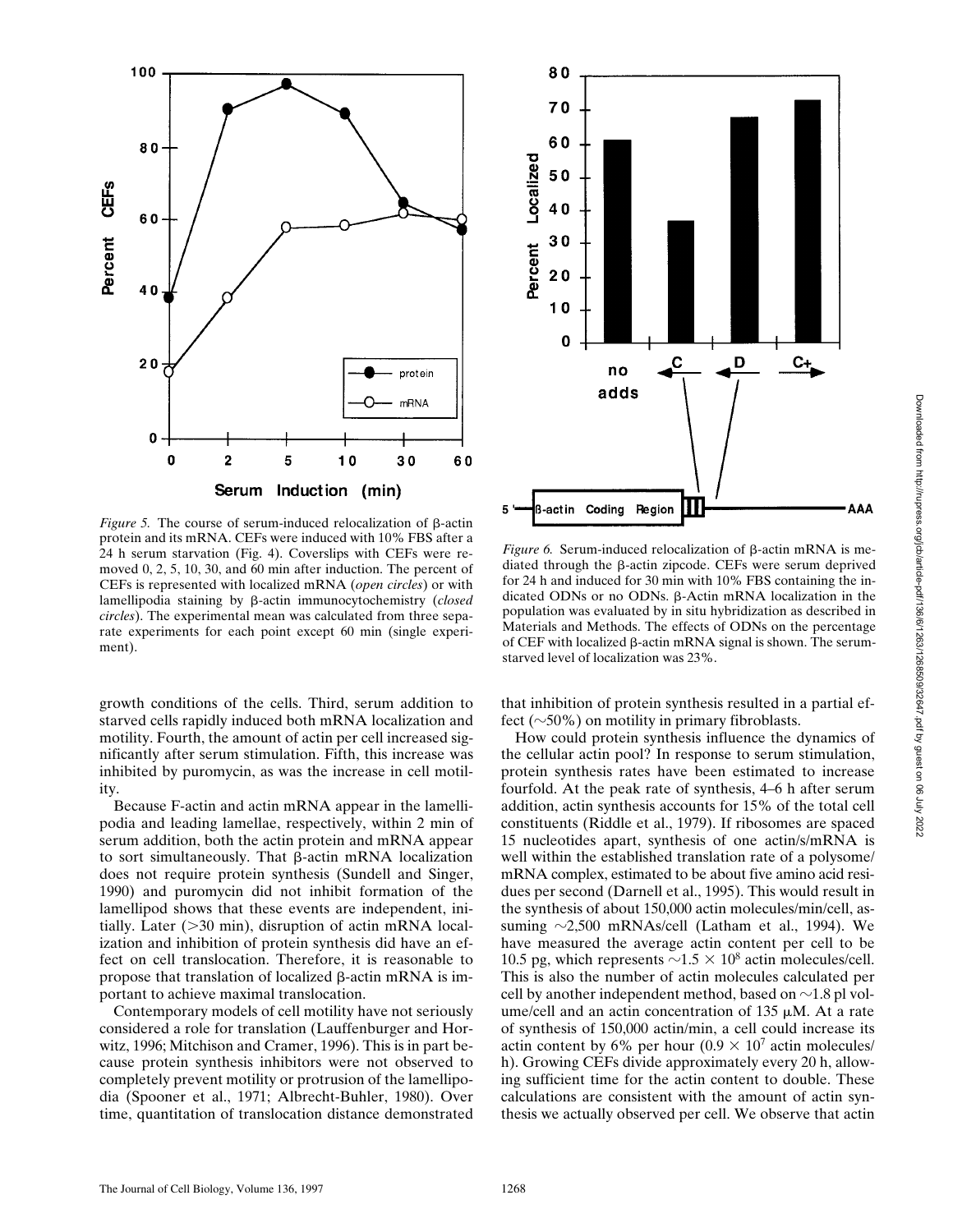

*Figure 7.* Serum induction of motility is inhibited by antisense ODNs. CEFs were serum deprived for 24 h and induced with 10% FBS containing the indicated ODN for 90 min as indicated. Motility (translocation) was measured over a 30-min interval after treatment. Similar to the results in Fig. 3, antizipcode ODN B significantly inhibited translocation, while control ODN Brev did not.

content after serum stimulation increased at the rate of 1 pg/h/cell, or  $\sim$ 1.4  $\times$  10<sup>7</sup> molecules/h, nearly a 10% increase per hour. Based on an estimated 2,500 mRNAs, this is the equivalent of 3,900 actin molecules synthesized per second, or  $\sim$ 1.5 actins/s/mRNA. Most important, however, is the obvious conclusion that all the synthesis is restricted to where the mRNA is localized (i.e., the lamella). The generation of over  $10<sup>5</sup>$  actin molecules/min in a cytoplasmic compartment that represents only a few percent of the total cell volume may have significant consequences



TIME IN PUROMYCIN (MIN)

*Figure 8.* Inhibition of protein synthesis suppresses motility. Analysis of translocation distance for a steady-state culture of CEFs over consecutive 30-min periods after treatment with puromycin (200 µg/ml). Control cells were evaluated before treatment (time 0). Translocation was suppressed by 30% after 70 min in puromycin.



*Figure 9.* Cytoplasmic actin content after serum induction. Line plot of the increase in actin content in serum-starved CEFs before and after the addition of serum. Coomassie-stained gels were used for quantitation.

for this region of the cell, the region most involved in cell motility (see below).

The serum induction of mRNA localization, and subsequent actin synthesis, provides the basis for a model of how translation may promote cell motility. Serum induces a burst of rapid actin polymerization in the leading lamella that precedes protrusion of the lamellipod. In mammary adenocarcinoma cells stimulated with an upshift of EGF concentration, polymerization is nucleated from severed actin filaments, and actin monomers are estimated to add to the leading edge at the rate of between 60,000 and 600,000 per second (Chan, A.Y., S. Raft, M. Bailly, J.B. Wyckoff, J.E. Segall, and J.S. Condeelis, manuscript submitted for publication), in an area within  $1.5 \mu m$  of the leading edge membrane (Condeelis, 1993; Segall et al., 1996). This polymerization persists for 1 min, possibly using as much as 36 million monomers. Because the leading lamella is a minor portion of the total cytoplasm, this rapid reduction of actin monomers may deplete the local concentration, requiring either sorting of recycled actin or new synthesis. In cells moving in a gradient of EGF or spontaneously in culture, repetitive cycles of actin polymerization at the leading edge are expected. Localized actin synthesis could influence this cyclical reaction over time by augmenting the supply of free actin monomers necessary for preferential polymerization at the leading edge. This continuing, highly localized synthesis may become significant in maintaining the persistence of movement. In this model, it would follow that inhibition of mRNA localization, or of actin translation, would reduce the constant asymmetric supply of monomers, eventually affecting the translocation of the cell. The data presented here are consistent with this model since the initial protrusion events (polymerization of actin in lamellipodia) upon serum induction were unaffected by either the antizipcode ODNs or puromycin treatment (data not shown). However, after 60 min, inhibition of protein synthesis began to negatively affect motility, suggesting that the continued supply of new actin monomer replenishes the leading edge.

b-Actin mRNA localization could affect other structures that are important in motility (Farmer et al., 1983; Bershad